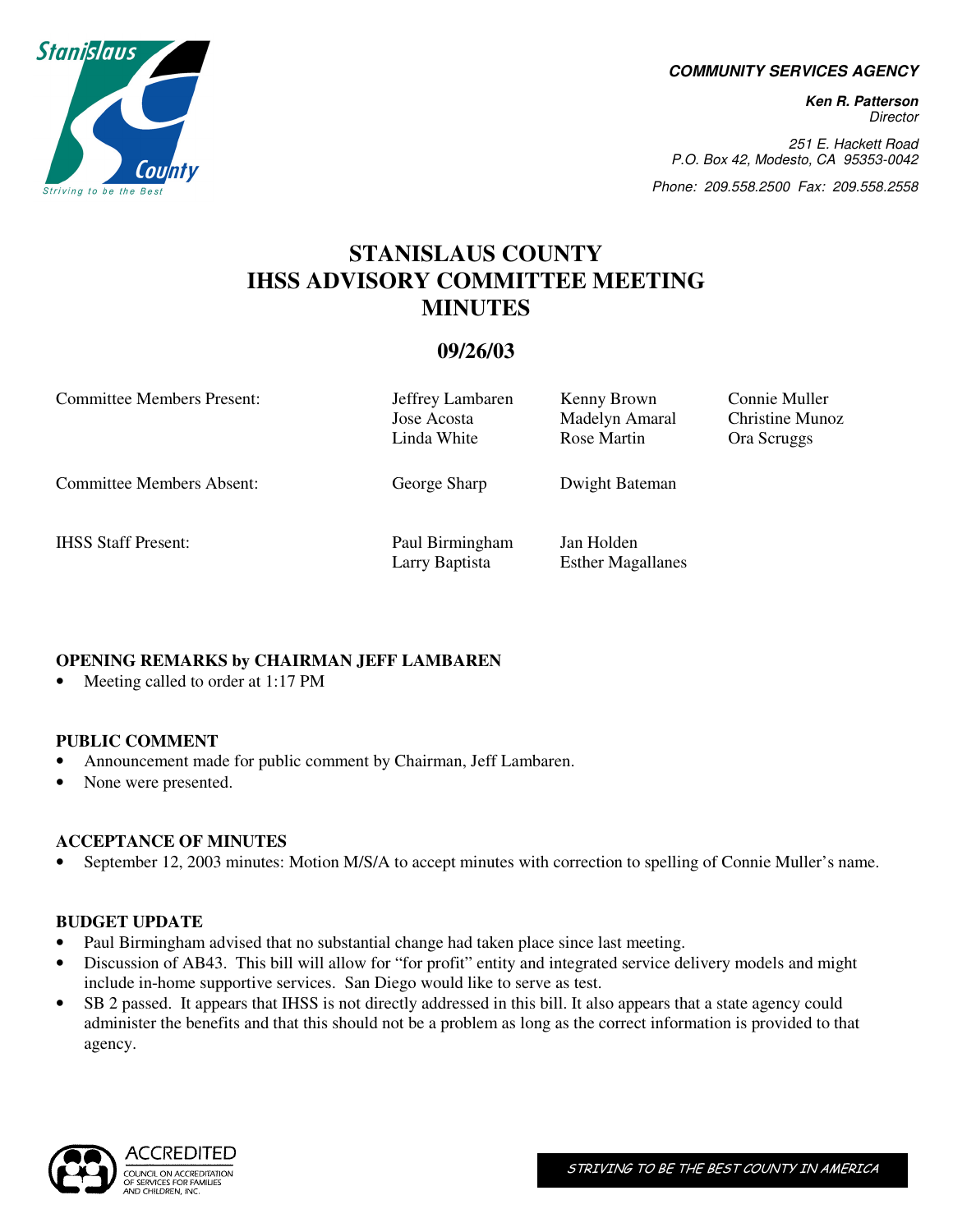- Board of Supervisors approved increase in staff for IHSS.
- Discussion on the need to keep track of providers as individuals rather than always being attached to the case file. Suggestion made to create something similar to a personnel file for each provider.

## **HOMEMAKER MODE UPDATE**

- Jan Holden introduced Bertha Garcia, Homemaker Supervisor, to committee. First Homemaker staff members to be in place October 6. Extensive training is planned for new staff members. Bertha is scheduled to take a field trip to Sonora to look at Tuolumne County's Homemaker Program.
- Bertha Garcia provided an overview of her professional background as well as her new duties as Homemaker Supervisor.
- Jeff Lambaren suggested to Kenny Brown that information regarding Stanislaus being one of the few homemaker counties be included in Annual Report.

#### **OLMSTEAD UPDATE**

• Committee agreed to save discussion for next meeting (10/10/03).

## **PUBLIC AUTHORITY UPDATE**

- Details of field trip to Madera County on October 24 handed out to committee by Jan Holden.
- Jan Holden has been in contact with Teri Cummins of Madera County regarding activities on October 24.
- Possibility of committee viewing demonstration of Madera County's new registry software.
- Committee agreed to discuss and confirm start-out location for travel to Madera during next meeting (10/10/03).
- Jan Holden reminded committee that the normal agenda posting process will need to take place for October 24 meeting to inform public of meeting location and schedule.
- Copies of draft letter to legislators handed out to committee for review. This letter states that IHSS Advisory Committee supports legislation that will allow parity of State participation in funding the IHSS program regardless of a county's employer of record choice.
- Motion M/S/A to send letter as drafted with no changes.

## **BYLAWS**

- Jeff Lambaren briefly reviewed last set of suggested edits to bylaws.
- Committee agreed to save discussion for next meeting (10/10/03).

## **ANNUAL REPORT**

- Kenny Brown reminded committee members to submit biographical information.
- Kenny Brown took original bio submissions to share with Connie Muller in formatting for inclusion in annual report.
- Jan Holden expressed concern over process and costs of producing annual reports as well as the need to set time frame for producing final version(s).
- Kenny Brown stated that annual report will be 12 pages of text plus approximately 4 pages of charts.
- Jeff Lambaren reminded committee of previous suggestion to produce two versions of annual report: a color version for distribution to Board of Supervisors and committee members as well as a black and white version for more general distribution.
- Jeff Lambaren suggested producing at least 25 color copies. Number of generic copies to be determined.
- Paul Birmingham suggested using a union printer to be consistent with State policy.

## **AD HOC MEETING ON CUSTOMER SURVEY – Immediately following regular meeting**

Ad hoc meeting cancelled.